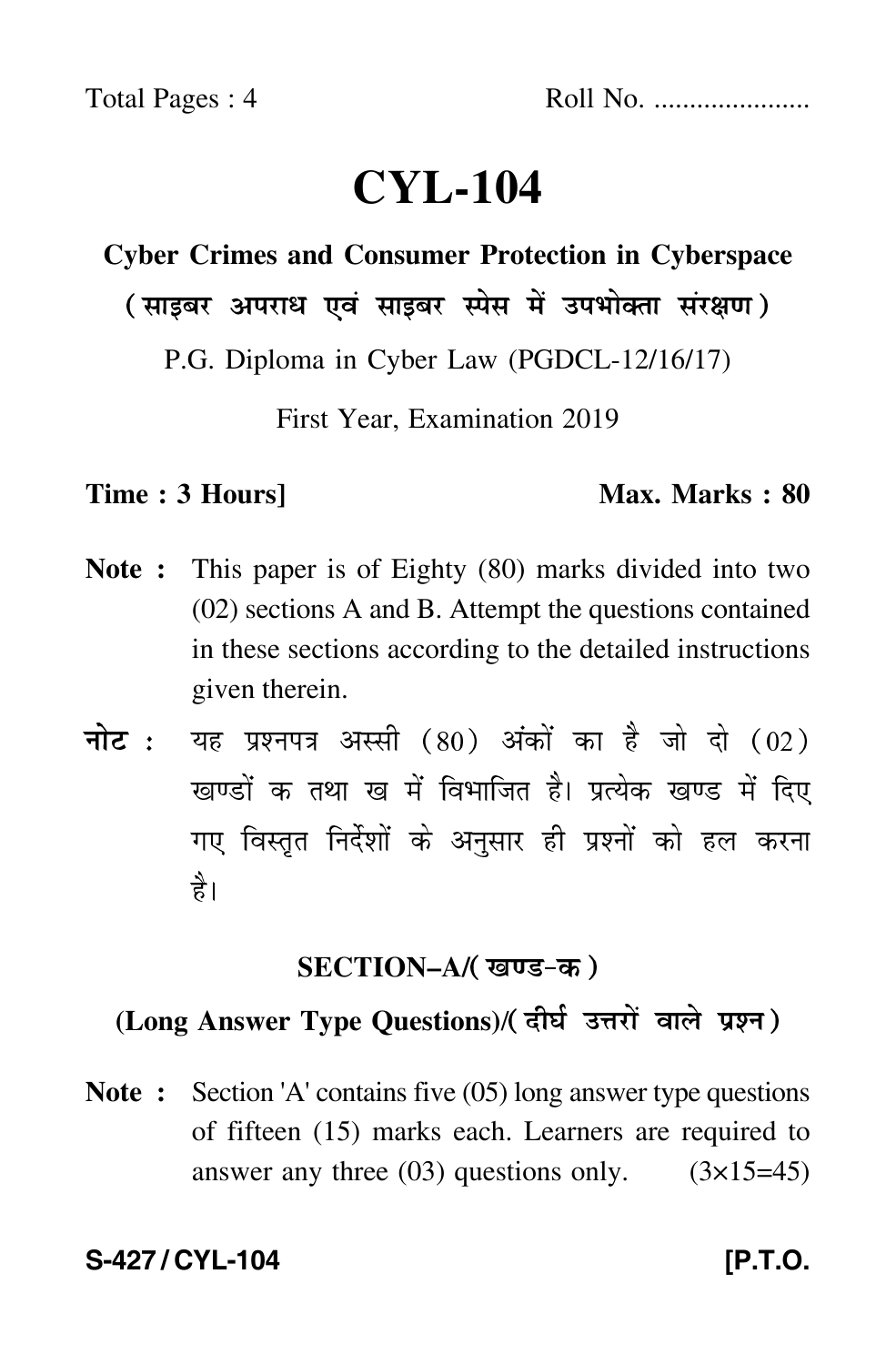- <mark>नोट</mark> : खण्ड 'क' में पाँच (05) दीर्घ उत्तरों वाले प्रश्न दिये गये हैं, प्रत्येक प्रश्न के लिए पन्द्रह (15) अंक निर्धारित हैं। शिक्षार्थियों को इनमें से केवल तीन (03) प्रश्नों के उत्तर देने हैं।
- **1.** "Cyber crimes are a threat for a developing society." Discuss this statement in reference to the meaning and nature of cyber crimes.

"साइबर अपराध एक विकसित समाज के लिए एक धमकी है।" इस कथन की व्याख्या साइबर अपराध के अर्थ एवं प्रकृति के सन्दर्भ में कीजिए।

**2.** Explain the various kinds of cyber crimes through internet. Justify your answer with illustrations.

इन्टरनेट के माध्यम से होने वाले विभिन्न साइबर अपराधों का वर्णन कीजिए। अपने उत्तर की पुष्टि उदाहरणों के माध्यम से कीजिए।

- **3.** Explain the statutory provisions for the cyber crimes through fraud, Hacking and Mischief under Indian penal code, 1860. भारतीय दण्ड सहिता 1860 के अन्तर्गत दिए गए कपट, हैकिंग एवं रिष्टि सम्बन्धि साइबर अपराध के वैधानिक प्रावधानों का वर्णन कीजिए।
- **4.** How freedom of expression can be misused through internet ? Give your suggestions to control its misuse.

अभिव्यक्ति की आजादी, इन्टरनेट के माध्यम से किस प्रकार से दुरूपयोग की जा सकती है? इसके दुरूपयोग पर नियंत्रण हेतु अपने सुझाव दीजिए।

**S-427 / CYL-104 [ 2 ]**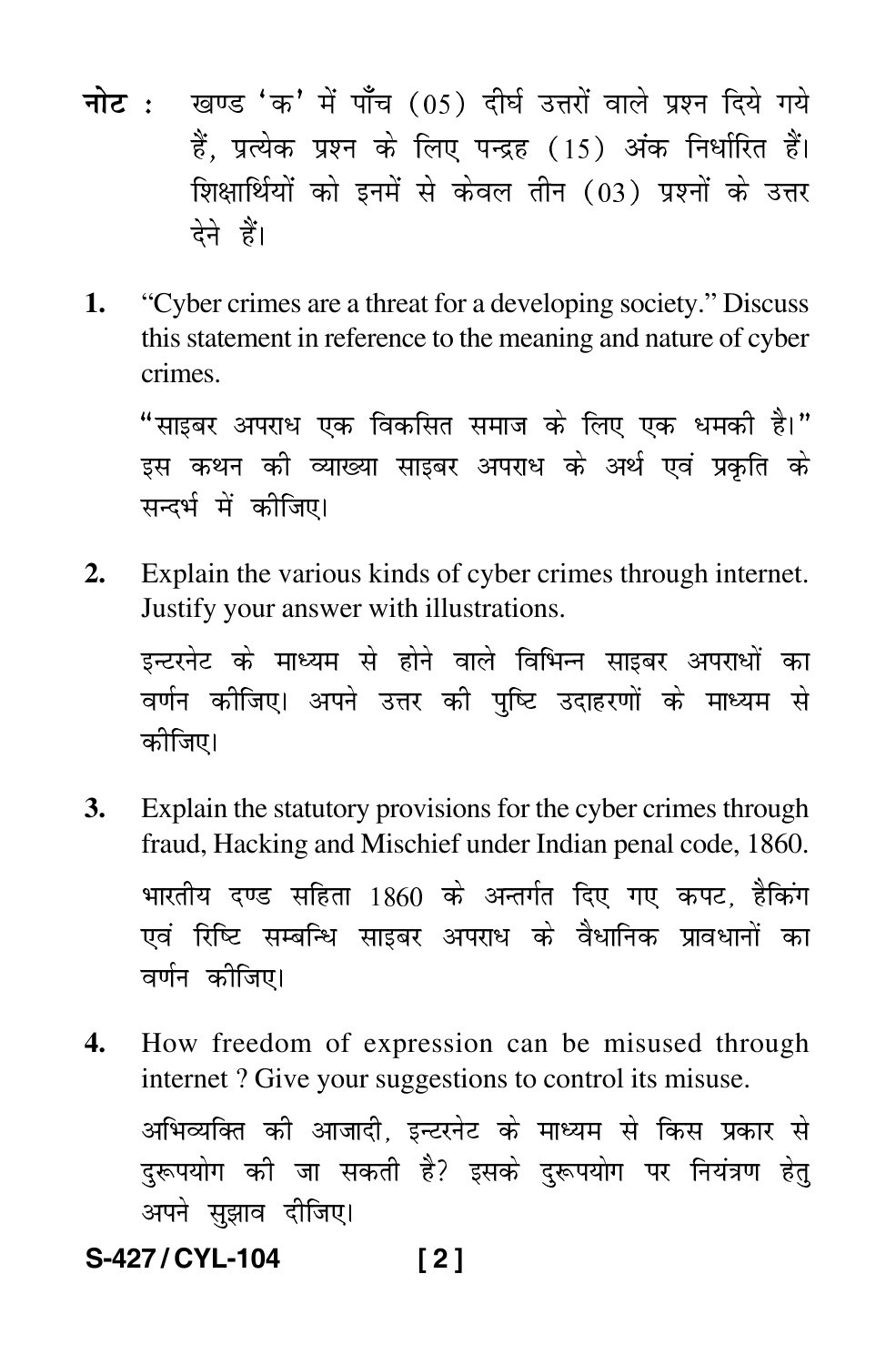**5.** Explain the protection given under the Sale of Goods Act, 1930 against the cyber crimes.

माल विक्रय अधिनियम, 1930 के अन्तर्गत, साइबर क्राइम के विरुद्ध संरक्षण का वर्णन कीजिए।

#### **SECTION–B/**

## (Short Answer Type Questions)/(लघ उत्तरों वाले प्रश्न)

**Note :** Section 'B' contains eight (08) short answer type questions of seven (07) marks each. Learners are required to answer any five (05) questions only.

 $(5 \times 7 = 35)$ 

- <mark>नोट</mark> : खण्ड 'ख' में आठ (08) लघु उत्तरों वाले प्रश्न दिये गये हैं, प्रत्येक प्रश्न के लिए सात (07) अंक निर्धारित हैं। शिक्षार्थियों को इनमें से केवल पाँच (05) प्रश्नों के उत्तर देने हैं।
- **1.** What is cyber crime and also explain its features. साइबर अपराध क्या है, एवं इसकी प्रकृति बताइए।
- **2.** Discuss the brief History of cyber crime in India. भारत में साइबर अपराध के एतिहासिक विकास का संक्षिप्त वर्णन कीजिए।
- **3.** What is cyber stalking ? Give illustrations. साइबर स्टाल्किंग क्या है? उदाहरण दीजिए।

## **S-427 / CYL-104 [ 3 ] [P.T.O.**